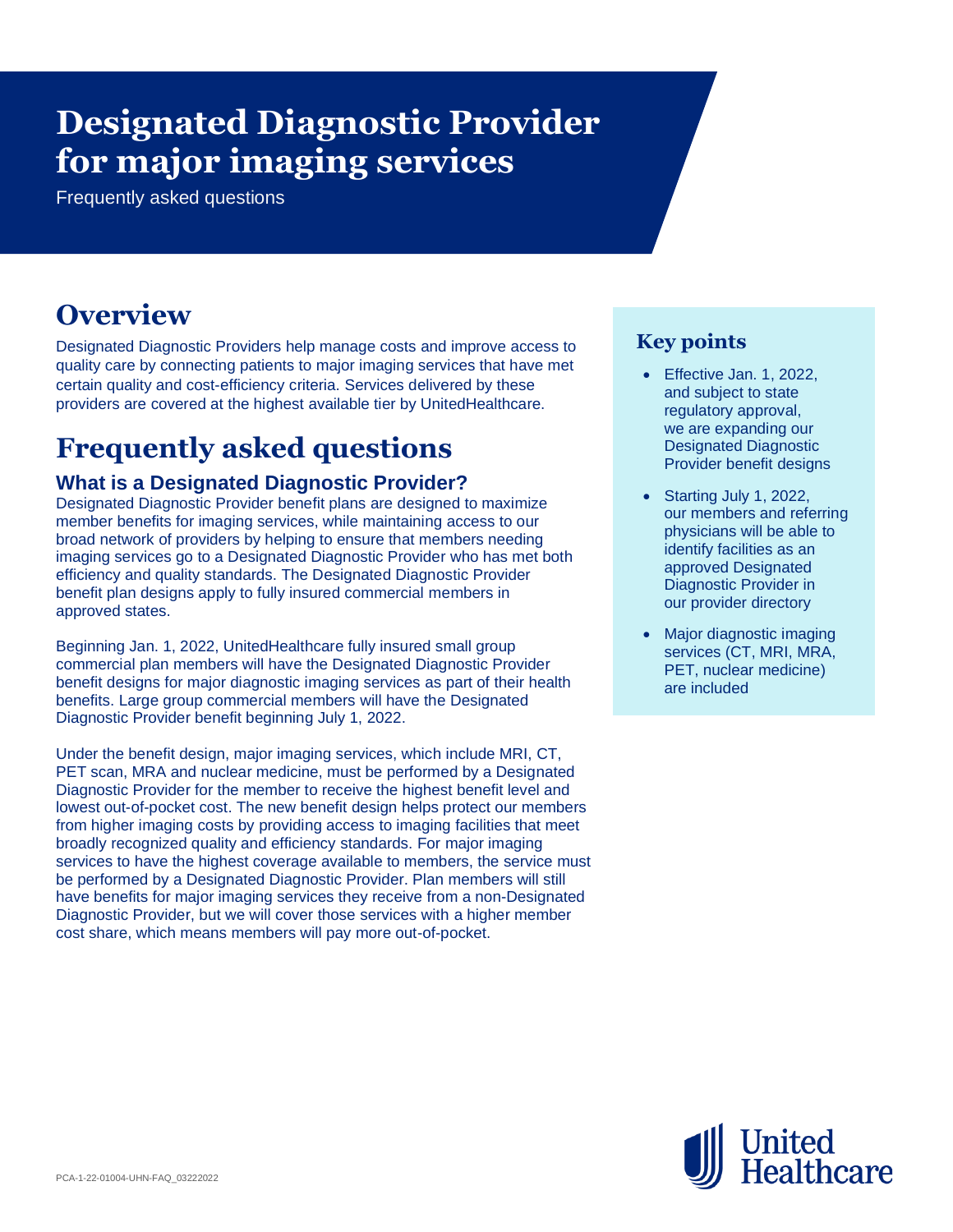# **Which facilities are considered Designated Diagnostic Providers?**

Free-standing and outpatient hospitals that meet quality and efficiency standards are considered Designated Diagnostic Providers. Facilities that do not meet the requirements to be a Designated Diagnostic Provider remain in network.

# **Why did UnitedHealthcare decide to implement the Designated Diagnostic Provider benefit designs?**

The Designated Diagnostic Provider benefit designs were implemented to protect the member from higher costs, while maintaining member access to quality, cost-efficient providers. These benefit designs are part of a broad member engagement strategy to lower total cost of care.

# **How does the Designated Diagnostic Provider benefit design work?**

The Designated Diagnostic Provider benefit design for major imaging services is a tiered benefit design. Beginning July 1, 2022, where approved, members will pay a lower cost share when they receive services from Designated Diagnostic Provider facilities. These facilities include free-standing major imaging service facilities or outpatient hospital facilities that meet certain quality and efficiency standards. Members will pay a higher cost share when they receive services from a facility that is not a Designated Diagnostic Provider. For example, a CT scan performed by a Designated Diagnostic Provider can cost \$290 and \$680 if performed by a non-Designated Diagnostic Provider.

#### **How does an imaging provider become a Designated Diagnostic Provider?**

Network free-standing imaging centers and outpatient hospitals are invited to participate beginning January 2022. This invitation includes a link to a questionnaire regarding service quality. Contract managers will work with these imaging providers to help ensure pricing meets efficiency standards. Imaging providers that meet quality and efficiency standards will receive notice confirming that they are included as a Designated Diagnostic Provider for UnitedHealthcare members.

#### **Can a non-participating provider become a Designated Diagnostic Provider?**

No. Non-participating imaging providers are not eligible to become a Designated Diagnostic Provider.

# **What is in scope for the Designated Diagnostic Provider benefit designs?**

Designated Diagnostic Provider benefit plan designs are required for fully insured commercial members in all states, except Hawaii and the U.S. Virgin Islands, and it's optional for members with ASO plans. UnitedHealthcare and River Valley plans are in scope.

# **What is out of scope for Designated Diagnostic Provider benefit plans?**

- Hawaii
- Medicare and Medicaid plans
- OCI
- Outpatient surgery pre-op testing that is billed as part of the global surgical package
- Sierra
- Oxford
- States that do not approve Designated Diagnostic Providers
- Imaging services performed in an emergency room, observation event, or an inpatient admission
- U.S. Virgin Islands leased network
- X-rays, ultrasounds and mammography

# **Are all imaging modalities in scope for Designated Diagnostic Providers?**

No. Only major imaging modalities that are performed on an outpatient basis at a hospital or performed in a free-standing imaging center are in scope. Major imaging services include: CT, MR, PET and nuclear medicine.